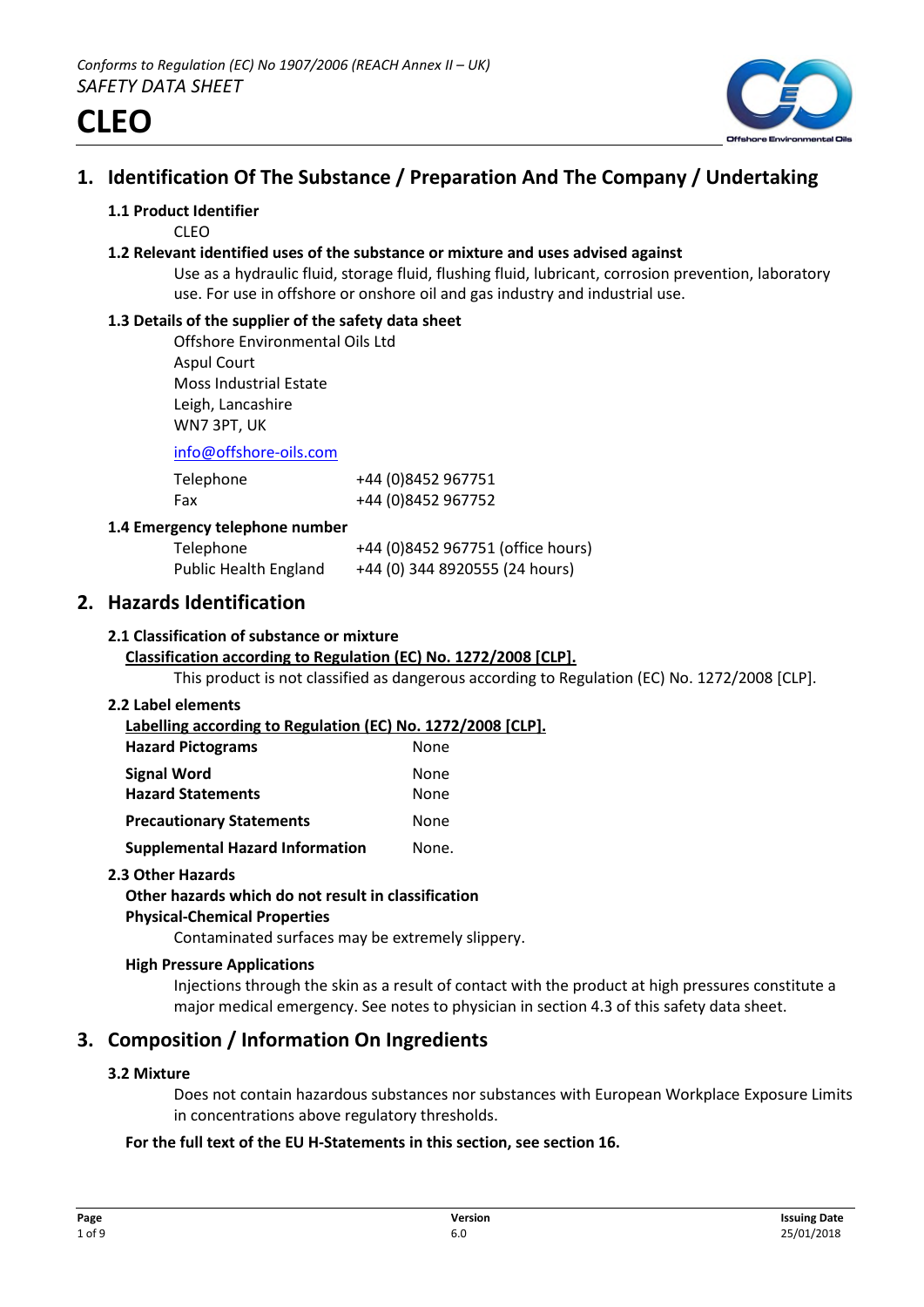



# **4. First Aid Measures**

# **4.1 Description of first aid measures**

## **General Advice**

Seek medical advice if irritation or symptoms persist and show this safety data sheet.

## **Skin contact**

Wash off immediately with plenty of soap and water. Remove contaminated clothing. Seek medical attention if irritation or symptoms persist.

## **Eye contact**

Rinse immediately with plenty of water for 15 minutes holding the eyelids open. Seek medical attention if irritation or symptoms persist.

## **Inhalation**

Move the exposed person to fresh air.

## **Ingestion**

DO NOT INDUCE VOMITING. Never give anything to an unconscious person. If swallowed, seek medical advice immediately and show this container or label.

## **Protection of First Aiders**

No action should be taken without suitable training or which involves any personal risk.

## **4.2 Most important symptoms and effects, both acute and delayed**

# **4.3 Indication of any immediate medical attention and special treatment needed**

If swallowed, seek medical advice immediately and show this container or label.

## **High Pressure Applications**

Injections through the skin due to contact with the product at high pressure constitute a major medical emergency. Injuries may not appear serious immediately, but within a few hours tissue can become discoloured, swollen, and painful with extensive subcutaneous necrosis. Surgical exploration should be undertaken without delay. Extensive and thorough debridement of the wound and underlying tissue is necessary to minimise tissue loss and to limit or prevent permanent damage. It should be noted that high pressure may force the product a considerable distance along tissue planes.

# **5. Fire Fighting Measures**

# **5.1 Extinguishing media**

# **Suitable extinguishing media**

Use extinguishing media appropriate to the surrounding fire conditions: Carbon Dioxide (CO2), dry chemical, foam, water fog.

# **Unsuitable extinguishing media**

Do not use solid water stream as it may scatter and spread fire.

# **5.2 Special Hazards arising from the substance or mixture**

# **Hazardous Combustion Products**

Burning produces irritating, toxic and obnoxious fumes including carbon and nitrogen oxides.

# **5.3 Advice for Fire-fighters**

Fire fighters should wear appropriate protective equipment and self-contained breathing apparatus (SCBA) with a full face piece operating in positive pressure mode. Clothing confirming to European Standard EN469 will give a basic level of protection for chemical incidents. Use water spray to cool unopened containers.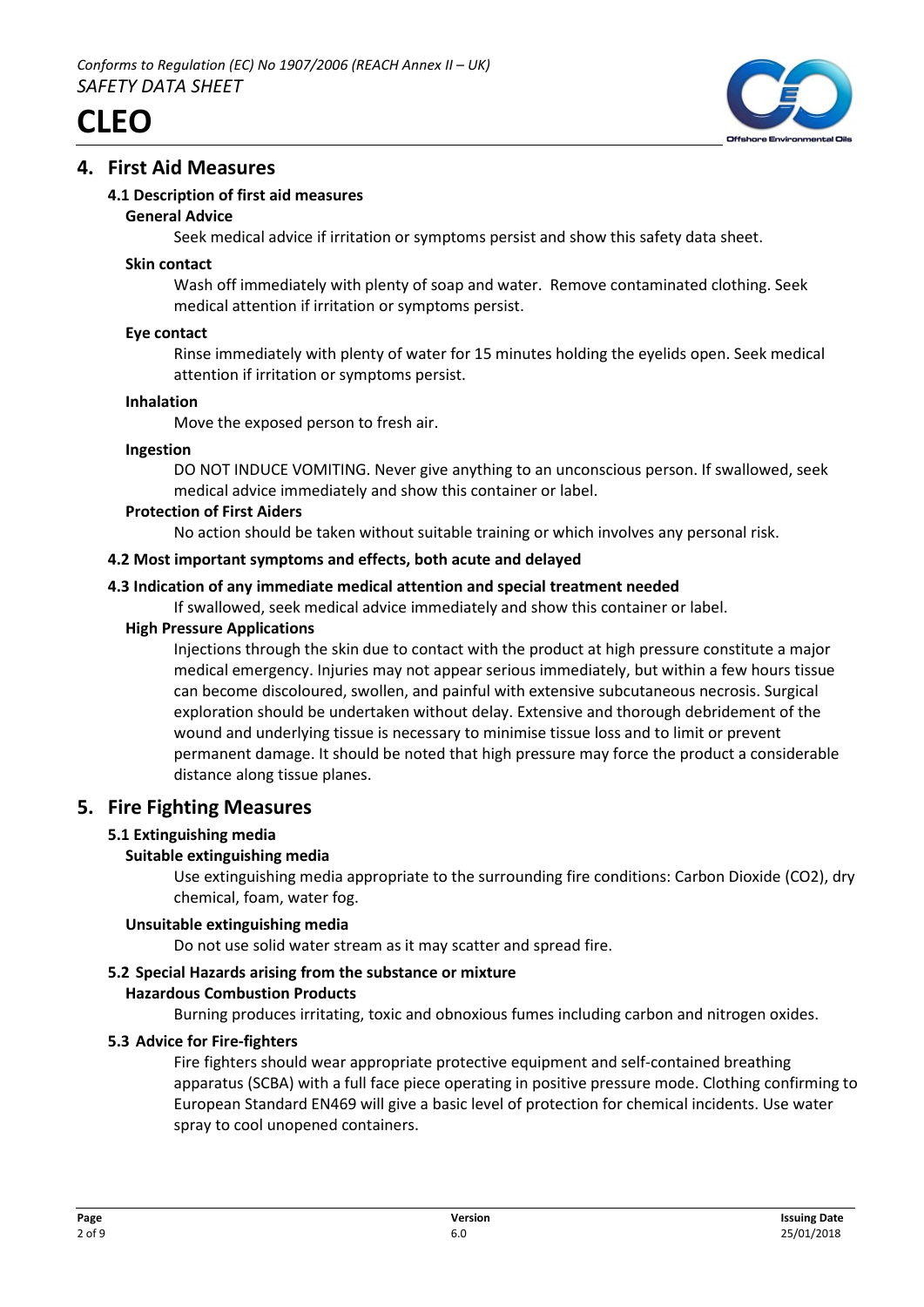



# **6. Accidental Release Measures**

# **6.1 Personal precautions, protective equipment and emergency procedures**

## **For Non-Emergency Personnel**

Contact emergency personnel. No action should be taken without suitable training or involving personal risk. Evacuate surrounding areas and keep unnecessary and unprotected personnel from entering. Ensure adequate ventilation of the working area. Wear suitable protective equipment. Contaminated surfaces will be extremely slippery. Remove all sources of ignition. Do not breathe vapour or mist. Do not touch or walk through spilt material.

## **For Emergency Responders**

Wear a suitable chemical protective suit, gloves and chemical boots. See also information in "For non-emergency personnel".

## **6.2 Environmental precautions**

Avoid dispersal of spilt and runoff and contact with soil, drains, sewers or waterways. Prevent further spillage if safe. Inform the relevant authorities if the product has caused environmental pollution (sewers, waterways, soil).

# **6.3 Methods and material for containment and cleaning up**

## **Small Spill**

Stop leak if possible without risk. Move containers from the spill area. Absorb with inert, absorbent material, transfer to suitable, labelled containers for disposal. Dispose of via a licensed water disposal contractor.

## **Large Spill**

Contact emergency personnel immediately. Stop leak if possible without risk. Move containers from the spill area. Approach release from upwind. Prevent entry into sewers, water courses, basements and confined areas. Collect and contain spillage with non-combustible, absorbent material e.g. sand, earth, vermiculite or diatomaceous earth and transfer to suitable, labelled containers for disposal. Dispose of via a licensed water disposal contractor.

#### **6.4 Reference to other sections**

For personal protective equipment refer to Section 8.

For disposal refer to Section 13.

# **7. Handling And Storage**

# **7.1 Precautions for safe handling**

# **Advice for safe handling**

Wear suitable personal protective equipment. Avoid contact with eyes and skin and clothing. Avoid breathing vapours or spray mist. Keep in the original container or an approved alternative made from a compatible material and keep tightly closed when not in use. Do not reuse containers.

# **Advice on General Occupational Hygiene**

Smoking, eating and drinking should be prohibited in areas where this material is handled, stored or processed. Wash thoroughly after use. Contaminated clothing and personal protective equipment should be removed before entering eating areas. Ensure that eyewash stations and chemical safety showers are close to the working location.

# **7.2 Conditions for safe storage, including any incompatibilities**

Store in correctly labelled containers. Store in a cool, dry, well-ventilated area away from heat and direct sunlight. Keep containers tightly closed until ready for use. Where possible, design the installations in order to avoid accidental emissions of product (due to seal breakage, for example)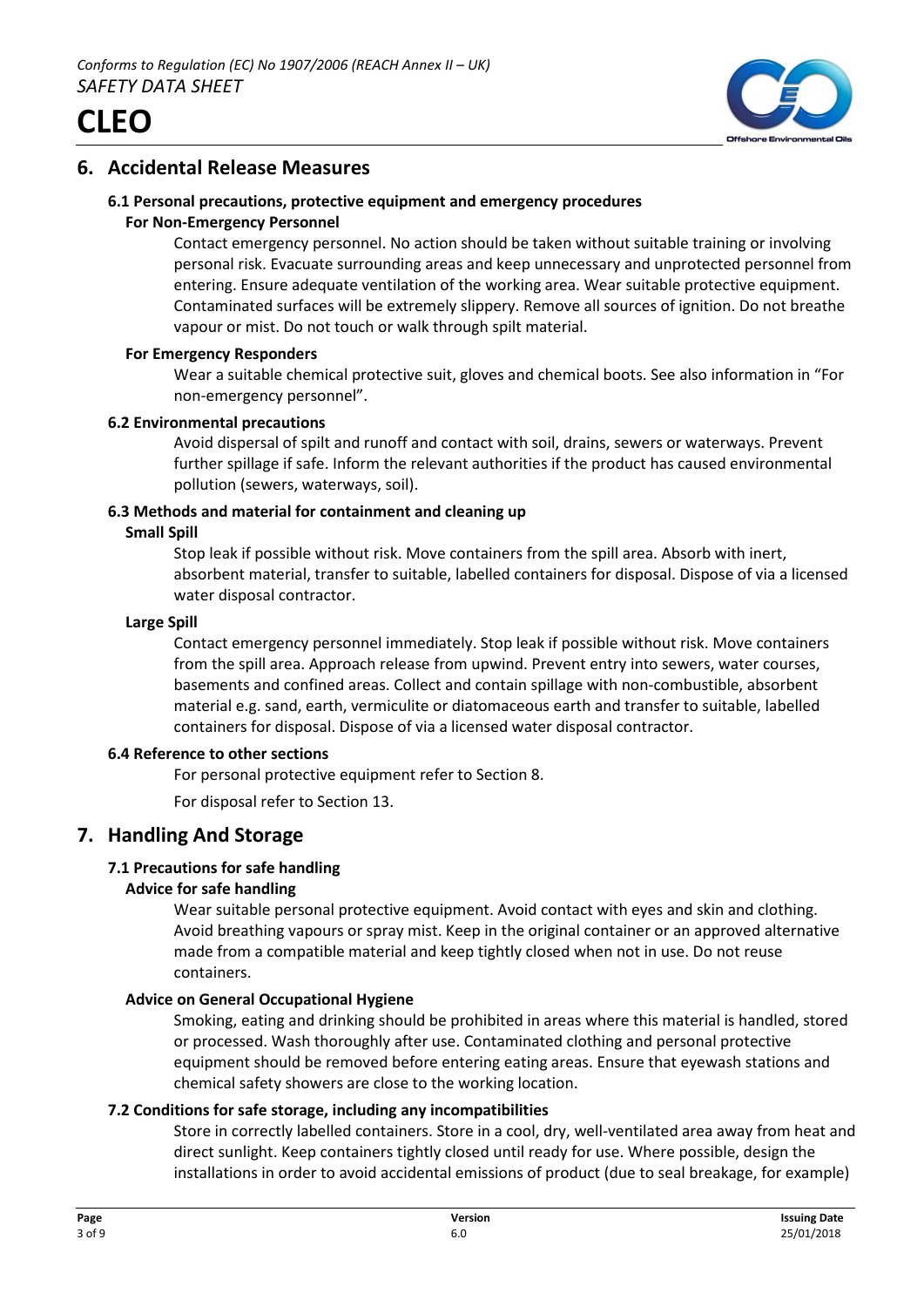

onto hot casings or electrical contacts. Protect from moisture and frost. Store in accordance with local regulations, away from incompatible materials (see section 10).

#### **7.3 Specific end uses**

Refer to section 1.2 and exposure scenarios in annex if applicable.

# **8. Exposure Controls / Personal Protection**

#### **8.1 Control Parameters**

None of the components currently have workplace exposure limits.

#### **Derived No effect Level**

No DELs available.

#### **Predicated No effect Concentration**

No PNECs available.

#### **8.2 Exposure Controls**

#### **Individual Protection Measures**

## **Eye / Face Protection**

Safety glasses with side shields are considered minimum protection.

# **Respiratory protection**

Not normally required where there is adequate ventilation to control exposure. In case of insufficient ventilation, use suitable respiratory equipment.

# **Skin Protection**

#### **Hand protection**

Wear chemical resistant gloves. Nitrile gloves with a minimum thickness of 0.4mm are recommended. Most gloves provide only a short time of protection before they should be discarded and replaced. Gloves should be chosen in consultation with the supplier / manufacturer and with a full assessment of the working conditions. This information does not replace suitability tests since glove protection varies depending on the conditions under which the product is used.

#### **Body Protection**

Use of protective clothing is good industrial practice. Personal protective equipment for the body should be selected based on the task being performed. Cotton or polyester/cotton overalls will only provide protection against light superficial contamination that does not soak through to the skin. Overalls should be washed regularly. When the risk of exposure is high (e.g. if cleaning spillages or when at risk of splashing), chemical resistant aprons and or imperious chemical suits and boots will be required.

#### **Environmental Exposure Controls**

Emission from ventilation or work process equipment should be checked to ensure they comply with the requirements of environmental protection legislation. In some cases, fume scrubbers filters or engineering modifications to the process equipment will be necessary to reduce emissions to acceptable levels below their respective threshold limit value.

# **9. Physical And Chemical Properties**

#### **9.1 Information on basic physical and chemical properties**

| (a) Appearance      | Liquid            |
|---------------------|-------------------|
| (b) Odour           | Bland             |
| (c) Odour Threshold | No data available |
| $(d)$ pH            | Not applicable    |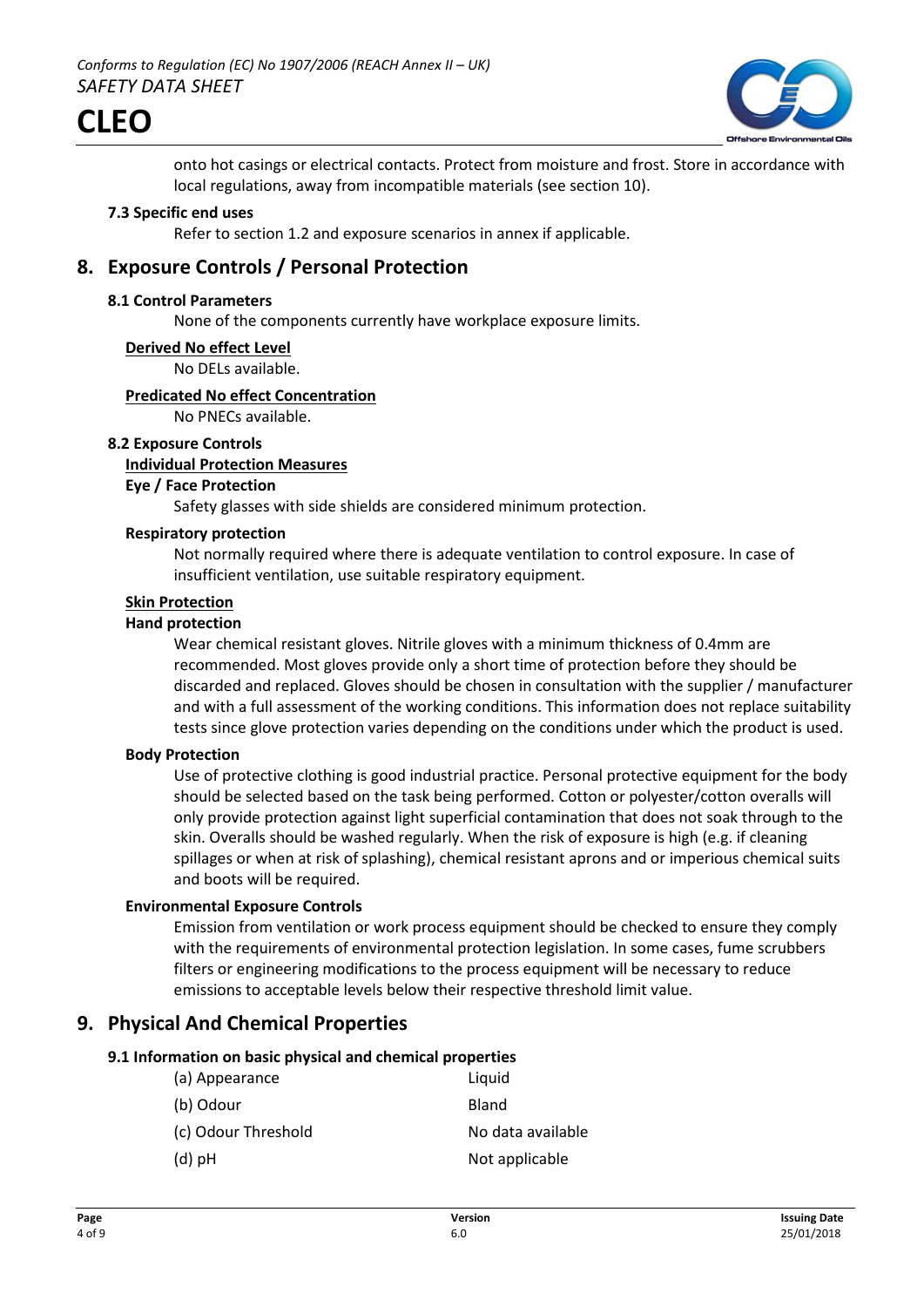

| (e) Melting / freezing point                | < -30°C                         |
|---------------------------------------------|---------------------------------|
| (f) Initial boiling point and boiling range | No data available               |
| (g) Flash Point                             | >200 °C                         |
| (h) Evaporation rate                        | Below 110 kPa (1.1 Bar)         |
| (i) Flammability (solid, gas)               | No data available               |
| (j) Upper / Lower Explosion Limit           | No data available               |
| (k) Vapour Pressure                         | No data available               |
| (I) Vapour density                          | No data available               |
| (m) Relative density                        | 0.914 gcm <sup>-3</sup> @ 20 °C |
| (n) Water solubility                        | Insoluble                       |
| (o) Partition coefficient                   | Not suitable for measurement    |
| n-octanol / water                           |                                 |
| (p) Auto ignition temperature.              | No data available               |
| (q) Decomposition temperature               | No data available               |
| (r) Viscosity                               | Typically 8.4 cst $@$ 40 °C     |
| (s) Explosive properties                    | No data available               |
| (t) Oxidising properties                    | No data available               |
|                                             |                                 |

#### **9.2 Other information**

No additional information.

# **10. Stability And Reactivity**

#### **10.1 Reactivity**

No data available.

#### **10.2 Chemical Stability**

Stable under normal operating conditions.

#### **10.3 Possibility of hazardous reactions**

None expected under normal operating conditions.

**10.4 Conditions to avoid**

No specific data.

**10.5 Incompatible materials**

No data available.

## **10.6 Hazardous decomposition products**

Stable under normal conditions. Decomposition products may include carbon and nitrogen oxides.

# **11. Toxicological Information**

# **11.1 Information on toxicological effects**

# **Information on likely routes of exposure**

Routes of anticipated entry: Inhalation, Dermal.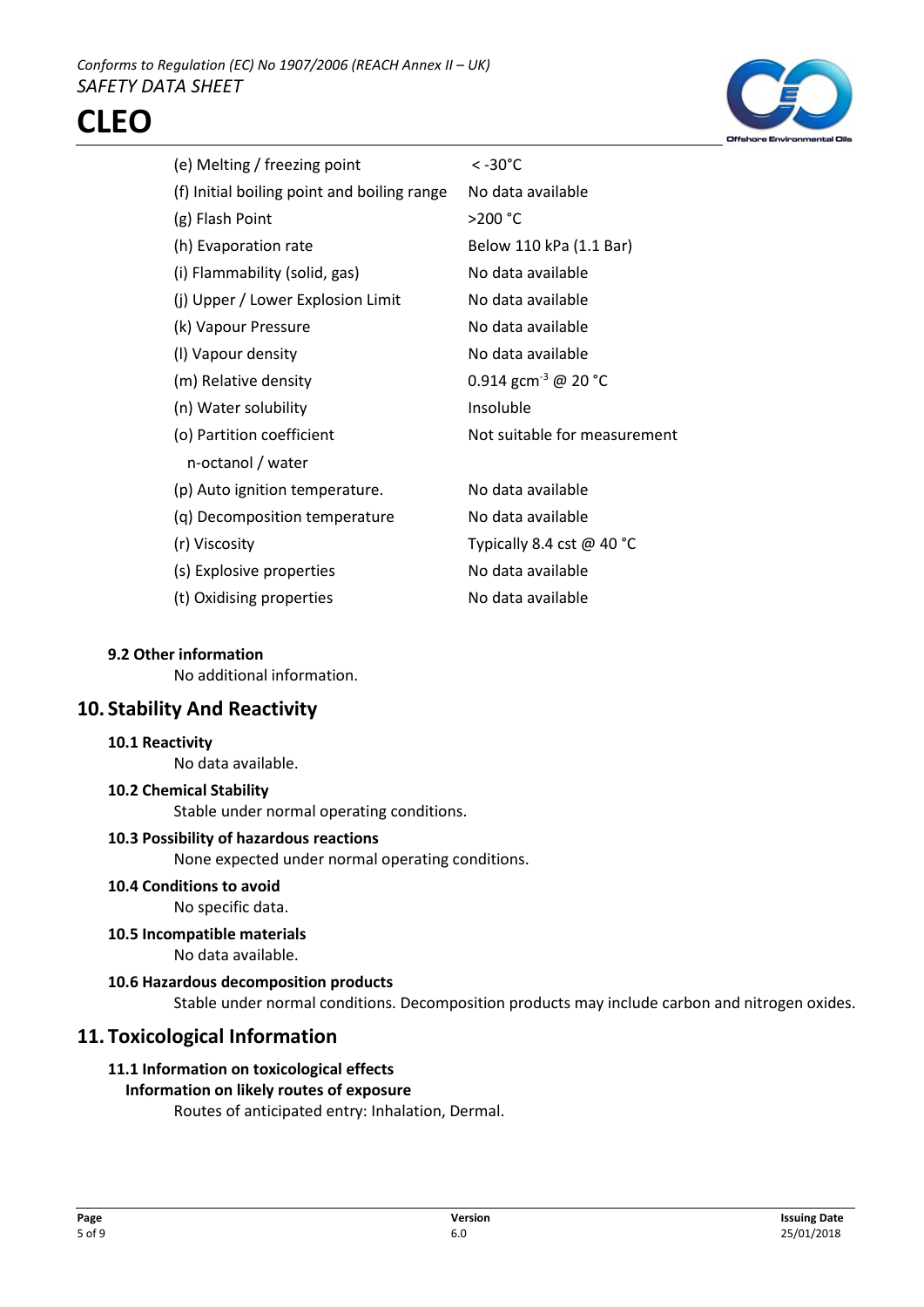

| <b>Product Information</b>                                                   |                                                                                          |
|------------------------------------------------------------------------------|------------------------------------------------------------------------------------------|
| <b>Potential Acute Health Effects</b>                                        |                                                                                          |
| <b>Inhalation</b>                                                            | No known significant effects or critical hazards.                                        |
| Ingestion                                                                    | No known significant effects or critical hazards.                                        |
| <b>Skin Contact</b>                                                          | No known significant effects or critical hazards.                                        |
| <b>Eye Contact</b>                                                           | No known significant effects or critical hazards.                                        |
|                                                                              |                                                                                          |
| Symptoms related to the physical, chemical and toxicological characteristics |                                                                                          |
| <b>Inhalation</b>                                                            | No known significant effects or critical hazards.                                        |
| Ingestion                                                                    | No known significant effects or critical hazards.                                        |
| <b>Skin Contact</b>                                                          | No known significant effects or critical hazards.                                        |
| <b>Eye Contact</b>                                                           | No known significant effects or critical hazards.                                        |
|                                                                              |                                                                                          |
|                                                                              | Delayed and immediate effects and also chronic effects from short and long term exposure |
| <b>Inhalation</b>                                                            | No known significant effects or critical hazards.                                        |
| Ingestion                                                                    | No known significant effects or critical hazards.                                        |
| <b>Skin Contact</b>                                                          | No known significant effects or critical hazards.                                        |
| <b>Eye Contact</b>                                                           | No known significant effects or critical hazards.                                        |
|                                                                              |                                                                                          |
| <b>Potential Chronic Health Effects</b>                                      |                                                                                          |
| General                                                                      | No known significant effects or critical hazards.                                        |
| Carcinogenicity                                                              | No known significant effects or critical hazards.                                        |
| <b>Mutagenicity</b>                                                          | No known significant effects or critical hazards.                                        |
| <b>Developmental effects</b>                                                 | No known significant effects or critical hazards.                                        |
| <b>Fertility effects</b>                                                     | No known significant effects or critical hazards.                                        |
| <b>Acute Toxicity</b>                                                        | No known significant effects or critical hazards.                                        |
| <b>Skin Corrosion / Irritation</b>                                           | No known significant effects or critical hazards.                                        |
| Serious Eye-Damage / Irritation                                              | No known significant effects or critical hazards.                                        |
| Respiratory or skin sensitisation                                            | No known significant effects or critical hazards.                                        |
| <b>Germ Cell Mutagenicity</b>                                                | No known significant effects or critical hazards.                                        |
| Carcinogenicity                                                              | No known significant effects or critical hazards.                                        |
| <b>Reproductive Toxicity</b>                                                 | No known significant effects or critical hazards.                                        |
| Target Organ effects (STOT) -                                                | No known significant effects or critical hazards.                                        |
|                                                                              |                                                                                          |
| <b>Single Exposure</b><br>Target Organ effects (STOT) -                      | No known significant effects or critical hazards.                                        |
|                                                                              |                                                                                          |
| <b>Repeated Exposure</b><br><b>Aspiration Hazard</b>                         |                                                                                          |
|                                                                              | No known significant effects or critical hazards.                                        |
|                                                                              |                                                                                          |

# **12. Ecological Information**

# **12.1 Toxicity**

All components are classified as non hazardous for the environment.

# **12.2 Persistence and degradability**

All components are readily biodegradable.

# **12.3 Bioaccumulative potential**

All components are not considered bioaccumulative.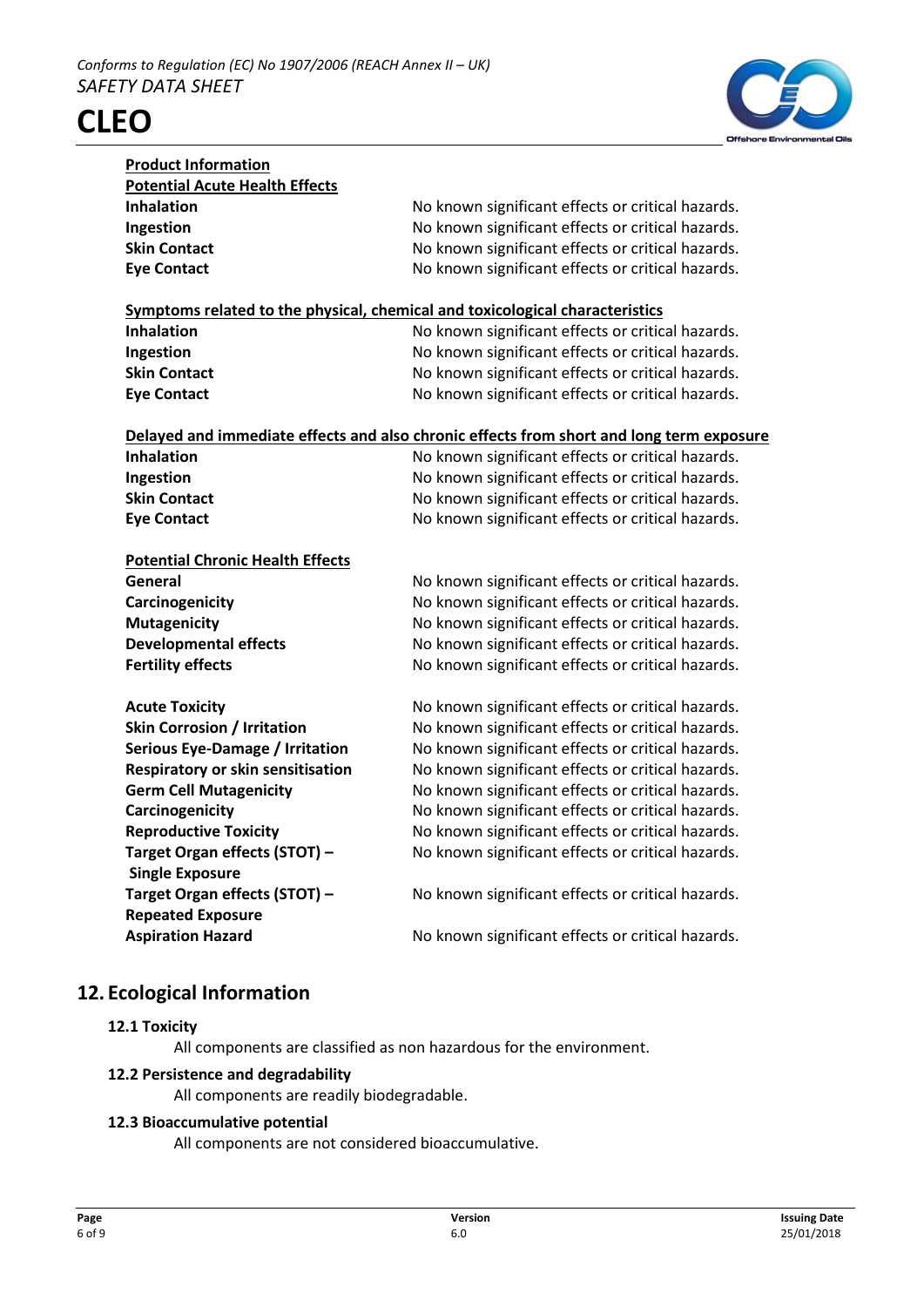



#### **12.4 Mobility in soil**

**Soil / Water partition coefficient (K<sub>oc</sub>)** Not Available. **Mobility** Not Available.

- **12.5 Results of PBT and vPvB assessment** All components are not considered to be PBT or vPvB.
- **12.6 Other adverse effects**

No known significant effects or critical hazards.

# **13.Disposal Considerations**

#### **13.1 Waste Treatment methods**

# **Waste disposal according to directive 2008/98/EC, covering waste and dangerous waste. Waste from Residues / Unused Product**

Dispose of through a licensed disposal company in accordance with the European Directives on waste and hazardous waste. Where possible recycling is preferred to disposal or incineration. using a licensed disposal company.

## **Soiled packaging:**

Empty containers completely. Retain label(s) on container. Dispose of through a licensed disposal company in accordance with the European Directives on waste and hazardous waste. Where possible recycling is preferred to disposal or incineration.

#### **EWC Waste Disposal No:**

The following waste codes are only suggestions:- 13 01 13 – Other hydraulic Oils.

According to the European Waste Catalogue, Waste Codes are not product specific. Waste codes should be assigned by the user based on the application for which the product was used.

# **Waste Treatment – relevant information.**

Product floats on the surface of the water.

# **Sewage Treatment – relevant information.**

Waste should not be disposed of by release to sewers. Product floats on the surface of the water.

# **Other waste Disposal recommendations.**

None.

# **14. Transport Information**

| 14.1 UN Number                                                                                 | Not regulated under ADR/RID, ADN, IMDG or IATA. |
|------------------------------------------------------------------------------------------------|-------------------------------------------------|
| 14.2 UN Proper Shipping Name                                                                   | Not regulated under ADR/RID, ADN, IMDG or IATA. |
| 14.3 Transport hazard class(es)                                                                | Not regulated under ADR/RID, ADN, IMDG or IATA. |
| 14.4 Packing group                                                                             | Not regulated under ADR/RID, ADN, IMDG or IATA. |
| <b>14.5 Environmental hazards</b>                                                              | Not hazardous.                                  |
| 14.6 Special Precautions for user                                                              | None.                                           |
| 14.7 Transport in bulk according to Annex II of MARPOL73/78 and the IBC Code<br>Not regulated. |                                                 |

# **15.Regulatory Information**

**15.1 Safety Health and environmental regulations / legislation specific for the substance / mixture EU regulation (EC) No. 1907/2006 (REACh).**

# **Annex XIV – List of Substances subject to Authorisation**

# **Substances of very high concern**

None of the components are listed.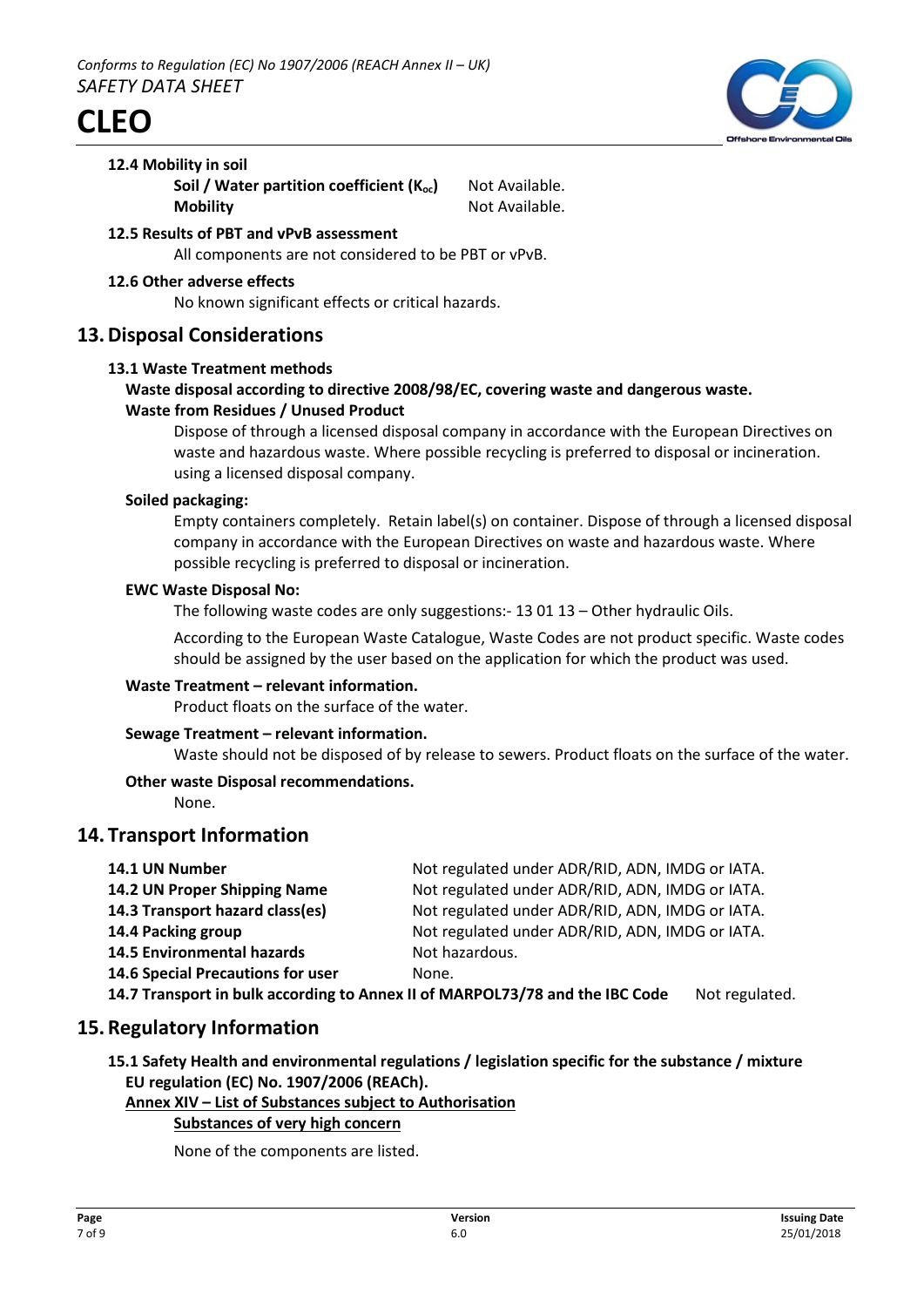



# **Annex XVII – Restrictions on the manufacture, placing of the market and use of certain dangerous substances, mixtures and articles**

Not applicable.

## **15.2 Chemical Safety assessment**

No Chemical Safety Assessment has been carried out for this substance/mixture by the supplier as this product contains substances for which Chemical Safety Assessments are still required.

# **16.Other Information**

# **Changes from previous version**

Updated section 1.

## **Abbreviations and Acronyms.**

| ADN            | European Provisions concerning the International Carriage of Dangerous Goods<br>by Inland Waterway. |
|----------------|-----------------------------------------------------------------------------------------------------|
| ADR.           | The European Agreement concerning the International Carriage of Dangerous<br>Goods by Road.         |
| <b>AICS</b>    | Australian Inventory of Chemical Substances.                                                        |
| <b>ATE</b>     | Acute Toxicity Estimate.                                                                            |
| <b>BCF</b>     | <b>Bioconcentration Factor.</b>                                                                     |
| CAS            | <b>Chemicals Abstract Service.</b>                                                                  |
| <b>CSA</b>     | <b>Chemical Safety Assessment.</b>                                                                  |
| <b>CSR</b>     | Chemical Safety Report.                                                                             |
| <b>CLP</b>     | Classification, Labelling and Packaging Regulation [Regulation (EC) No.<br>1272/2008].              |
| <b>DMEL</b>    | Derived Minimal effect Level                                                                        |
| <b>DNEL</b>    | Derived No effect Level.                                                                            |
| EC             | European Commission.                                                                                |
| <b>EINECS</b>  | European Inventory of Existing Commercial chemical Substances.                                      |
| <b>ENCS</b>    | Existing and New Chemical Substances.                                                               |
| ES             | Exposure Scenario.                                                                                  |
| EU             | European Union.                                                                                     |
| EU H Statement | CLP Specific Hazard Statement.                                                                      |
| EWC            | European Waste Catalogue.                                                                           |
| <b>GHS</b>     | Globally Harmonised System of Classification and Labelling of Chemicals.                            |
| <b>IATA</b>    | International Air Transport Association.                                                            |
| <b>IBC</b>     | Intermediate Bulk Container.                                                                        |
| <b>IESCS</b>   | Inventory of Existing Chemical Substances Produced or Imported in China.                            |
| <b>IMDG</b>    | International Maritime Dangerous Goods.                                                             |
| KECI           | Korea Existing Chemicals Inventory.                                                                 |
| Koc            | Soil Organic Carbon-Water Partitioning Coefficient.                                                 |
| <b>MARPOL</b>  | Marine Pollution.                                                                                   |
|                |                                                                                                     |